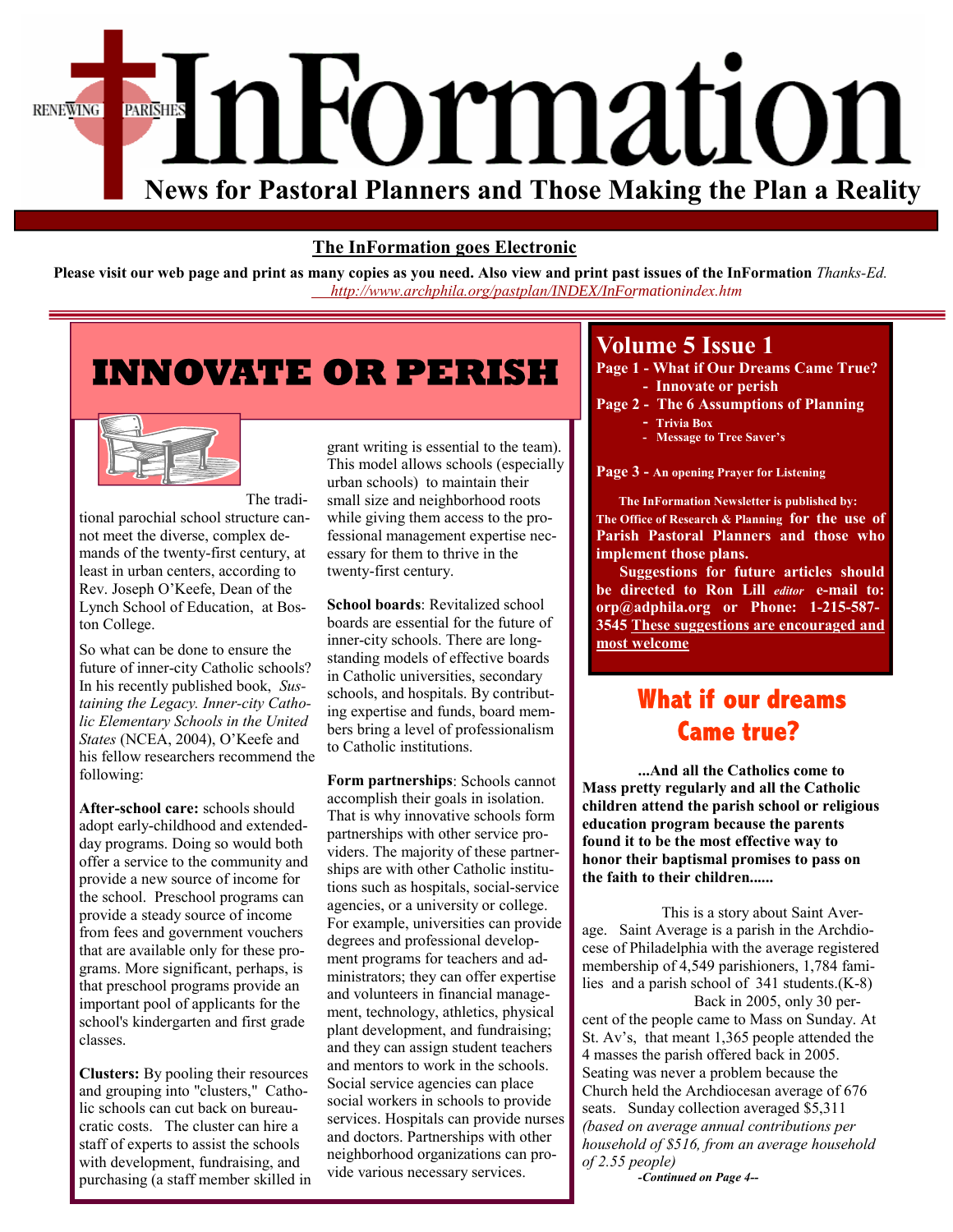

*A reprint from the Alban Weekly`* 



#### **Planning: Six Assumptions**, Six Realities

As a congregational leader, a pastor, rabbi, or a congregational member who holds a formal or informal position of leadership, you have to think about planning. Planning is de rigueur, a nearly obligatory responsibility of leaders across all faith

and denominational boundaries. You must help the congregation to understand where it is going, why such a direction is important, and how to get there. You need to have a plan to structure work and maximize the resources of the congregation, and to build agreement so that people are willing to move together toward a shared goal.

You know the basics of planning like how important it is to map out your route, to create a representative process, or to include time for biblical study and discernment.

What are some of the pitfalls and snares to avoid? What are the assumptions and presumptions that can bog down your process?

 **1. Assumption: A good planning process will be structured around current research, best practices, and leading edge thinking. Students and scholars of management and leadership are continually examining the field of planning to improve its theories, programs, and practices. The top business articles and management journals can inform you on the latest thinking and data analysis to apply in your congregation.** 

 Reality: While the newest thinking on planning is energizing to consider, your process must be appropriate to the needs, abilities, and situation of your congregation. If the goal of the church is membership growth, the process must look at membership and attendance data. If the purpose is outreach and evangelism, the process must look at community demographics.

**2. Assumption: A good planning process will find a solution** 

**that satisfies the various interests in the congregation and, at the same time, meets the congregation's spiritual and organizational needs. The process will result in consensus that represents the greatest portion of the congregation, resolves competing differences, and allows the congregation to move ahead.** 

 Reality: A good planning process will result in clarity of purpose that compels the congregation to move ahead, but might not give everyone what he or she wants. And that's a good thing. An easy consensus may mean that the congregation has limited itself to the lowest common denominator, an idea or plan that almost everyone can agree on. A meaningful plan will address issues that are central to the identity and purpose of the congregation, and allows it to consider a call that surpasses different preferences and opinions.

 **3. Assumption: Disagreements and competing preferences mean that the planning process is failing, and leaders should intervene to keep the process on track. A planning process is the way to negotiate different opinions and get a consensus on goals. A skilled leader will steer the group away from landmines and heated arguments to achieve consensus.** 

 Reality: Planning gives people a safe and structured place to explore what is important to them and their vision for their congregation. Congregations come to agreements on the future through disagreements, like how they will pass on their faith traditions to the next generations. People argue about what they believe is most important, then they accommodate by finally making decisions about their shared future. A leader's role is to provide the structure and safety necessary for people to have the conversations and disagreements they need to discern their future with God.

 **4. Assumption: Congregations that are committed to good planning will make the time to do it right.** 

 Reality: There is a limit to the people and energy available to devote to planning in any organization, not just congregations. Leaders must honor this limit on **Cont. on Page 3** 



**CAN I GET ADDITIONAL COPIES OF THE** 

**INFORMATION?** 

**You can click on to the news letter web site** 

*http://www.archphila[.org/pastplan/index.htm](http://archphila.org/pastplan/INDEX/InFormationindex.html)l*

Ron Lill Ed. ORP@adphila.org

 *Note: You can print as many copies as you need* 



**Trivia Box**

What percentage of all the world's Catholics live in the United States of America?

> **The answer can be found on page 3**  *Look by the picture of our Holy Father*

### **Has your parish or Cluster entered into a Planning Process?**

**Do you need a professional Facilitator? The office of Research and Planning maintains a list of trained and experienced Resource people.** 

> **Contact us at:** *The Archdiocese of Philadelphia 222 n. 17th Street Rm.216 Phila. Pa 19103* **tn#***215-587-3545*  **E-mail** *orp@adphila.org*